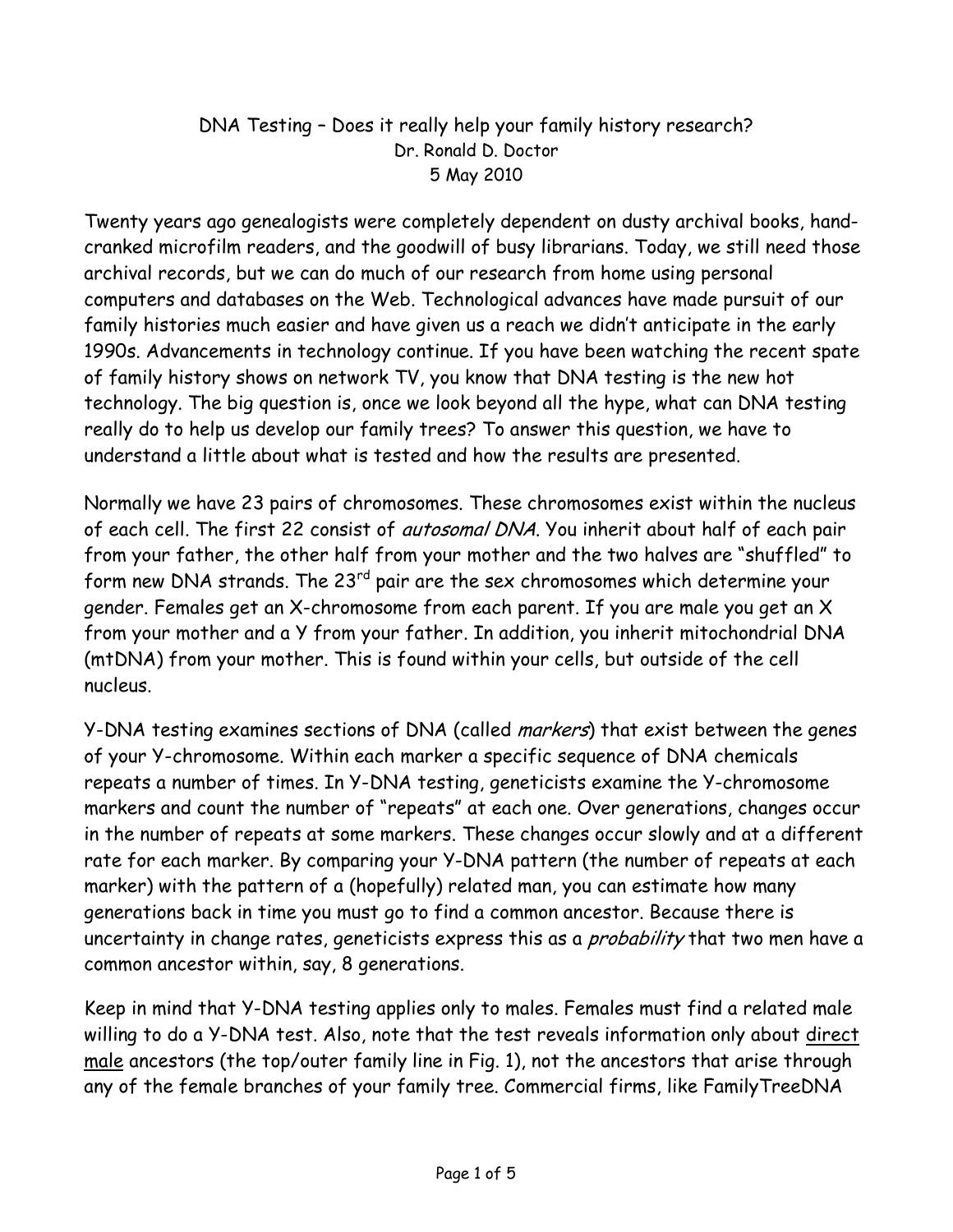(FTDNA), offer 12, 25, 37, or 67 marker tests. Generally, I recommend testing 37 or 67 markers, but sometimes an inexpensive 12 marker test can be useful.

A few years ago, I met Abram Dekhtyar, an elderly pensioner in Bazaliya, Ukraine, a town near my ancestral town of Kremenets. I wondered, "Have I at last found a living relative in Ukraine?" After considerable discussion, he agreed to a DNA test. Table 1 compares Abram's 12 marker test results with mine. We matched on only 4 of 12 markers, indicating we are not even remotely related. In this case, a 12 marker test was sufficient and there was no need to pay for testing more markers.

FTDNA's database displayed the best matches between me and 181,560 others who have tested. Five people and I have exact matches at 12 markers. This means there is a 46% chance that we have a common ancestor within the past 8 generations (my  $6<sup>th</sup>$  greatgrandfather's generation). The 67 marker test showed one match, but with a genetic distance of 3. This means there is a 65% chance that we have a common ancestor within 8 generations; and, it is almost certain that we have a common ancestor within 18 generations. Eight to twelve generations is within a genealogical time frame that can be confirmed by a paper trail. However, unless you come from rabbinic ancestors, it is extremely difficult to trace your ancestry 18 generations back.

In addition to testing for ancestors, Y-DNA tests identify your deep anthropological roots, including the migration path your ancestors took out of Africa and where they may have stopped along the way. Genetic anthropologists use abbreviated codes to identify these migrating groups. FTDNA says that my paternal Haplogroup is E1b1b1. This Haplogroup originated in east Africa about 50,000 years ago, then spread among north and east African populations. About 20,000 years ago E1b1b1 people migrated into Europe from the Mediterranean.

Mitochondrial testing examines either HyperVariable Region 1 (HVR1) or HyperVariable Region 2 (HVR2), or both, of mtDNA. Since mtDNA mutates even more slowly than Y-DNA, matches on the two regions are only marginally useful for genealogy. Even if your HVR1 and HVR2 both are identical to another person's, the best we can say is that you have a common ancestor within the past 28 generations. However if there is an extensive mismatch, you can say with some certainty that you are not related along your direct female line. Similar to Y-DNA testing, mtDNA tests are useful in an anthropological timeframe. Keep in mind that mtDNA testing reveals information only about your mother's ancestry, and only along her direct line (the bottom ancestral line in Fig. 1).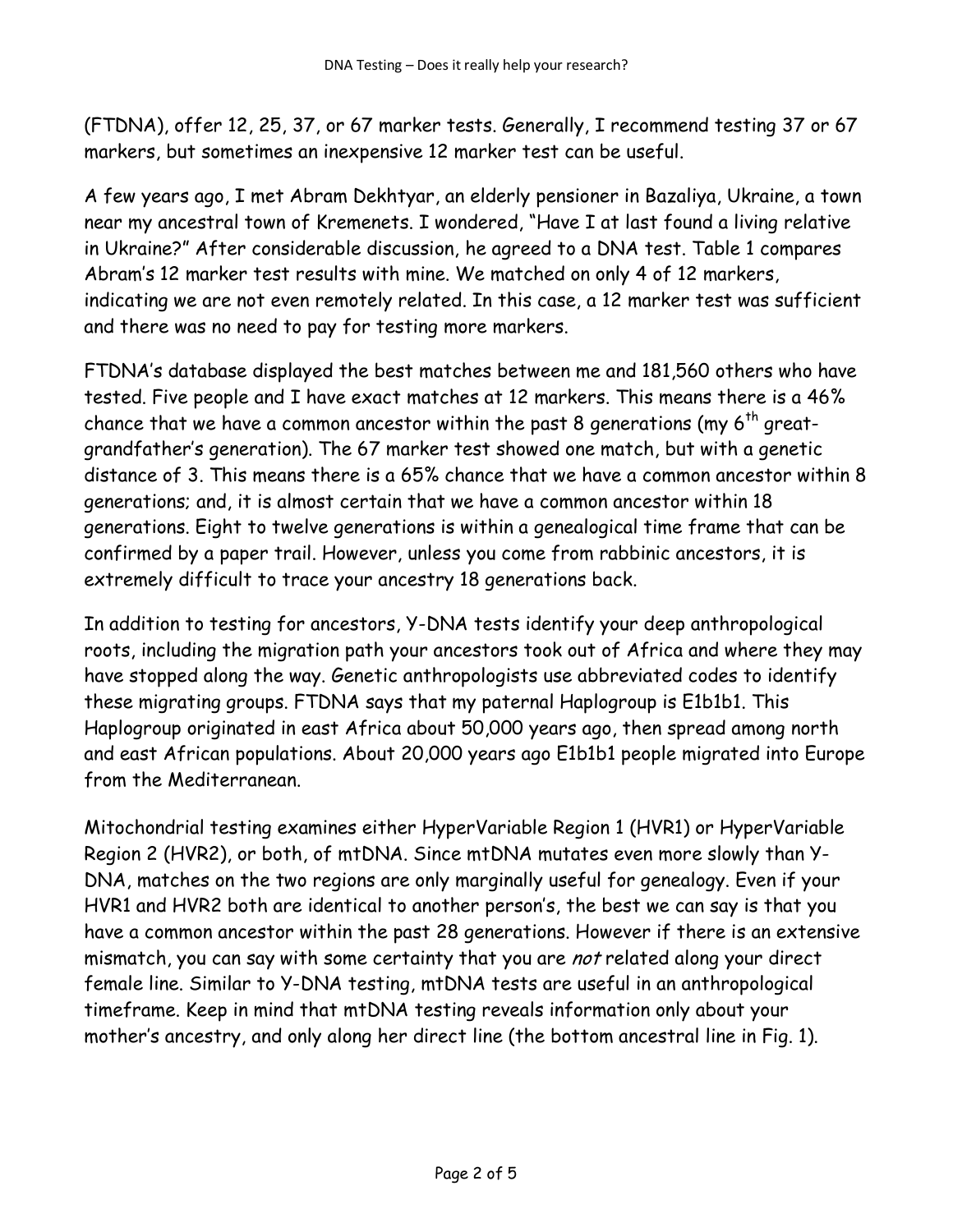If you do Y-DNA or mtDNA testing, give your testing company permission to make your results public so that others who match your DNA can contact you. In turn you will get contact information for people who match your DNA. Also, upload your results to the public databases Y-Search and Mitosearch. You can do this easily by clicking on hyperlinks that FTDNA provides.

Autosomal testing is "the new kid on the block". Genetic scientists analyze the number and length of blocks of DNA on the other 22 chromosomes. This eliminates the gender restrictions inherent in Y-DNA and mtDNA testing. Comparing the blocks you have in common with those of another person allows geneticists to estimate the degree of your relationship (e.g.  $4^{th}$  cousin). This works for both males and females and along the indirect as well as direct branches of your family tree (the interior ancestral lines in Fig. 1). Autosomal DNA testing has great potential to help us fill out our family trees. Get more information and tutorials at www.familytreedna.com/faq/answers/17.aspx.

Commercial firms offer a variety of tests for each type of DNA. The International Society of Genetic Genealogists (ISOGG) website compares each company's prices for a variety of tests. Go to www.isogg.org/ydnachart.htm to compare five companies that do Y-DNA testing and www.isogg.org/mtdnachart.htm to compare 8 companies that do mtDNA testing. Visit each company's website for up-to-date information.

To learn more about DNA testing, look at FTDNA's tutorials, videos, and other documents (www.familytreedna.com). They offer price discounts if you order tests through the Jewish Genealogical Society of Oregon (JGSO) page on FTDNA's website. Go to www.familytreedna.com. In the Surname Search box, type JewishGenOregon. Under "Projects" click through to JGSO's page. Scroll down for prices and ordering information. Also, look through the extensive materials on the ISOGG website (www.isogg.org). Some are tailored for "newbies" and some are more advanced. In addition, Emily Aulicino (aulicino@hevanet.com) leads a DNA Special Interest Group at the Genealogical Forum of Oregon (www.gfo.org). The group meets once each month.

Next month, I'll discuss genealogical software for recording your family history and for producing reports about it.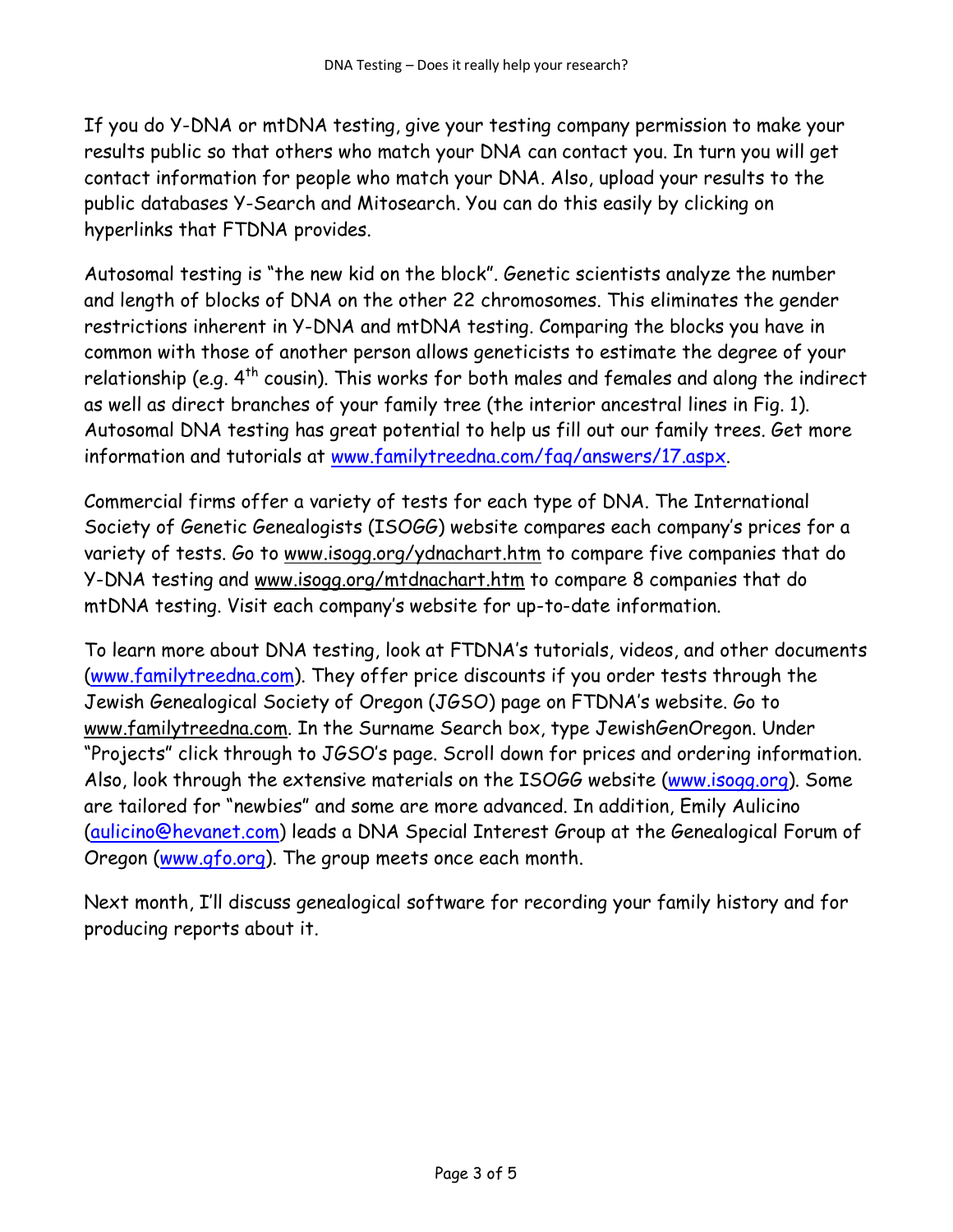Table 1 12 Marker Y-DNA Test Results for Ron Doctor and Abram Dekhtyar

| <b>DYS</b><br>(Marker No.) | 393  | 390  | 19   | 391  | 385a | 385b | 426         | 388 | 439  | 389-1 | 392  | 389-2 |
|----------------------------|------|------|------|------|------|------|-------------|-----|------|-------|------|-------|
| No. of Repeats!<br>for RDD | 14   | 25   | 13   | 9    | 17   | 18   | 11          | 12  | 13   | 13    | 11   | 30    |
| No. of Repeats<br>for AD   | 13   | 23   | 15   | 11   | 15   | 16   | 11          | 12  | 11   | 13    | 13   | 30    |
| Genetic<br>Distance        | $-1$ | $-2$ | $+2$ | $+2$ | $-2$ | $-2$ | $\mathbf 0$ | 0   | $-2$ | 0     | $+2$ | 0     |

RDD is Ron Doctor, whose ancestors were from Kremenets, Ukraine. AD is Abram Dekhtyar of Bazaliya, Ukraine